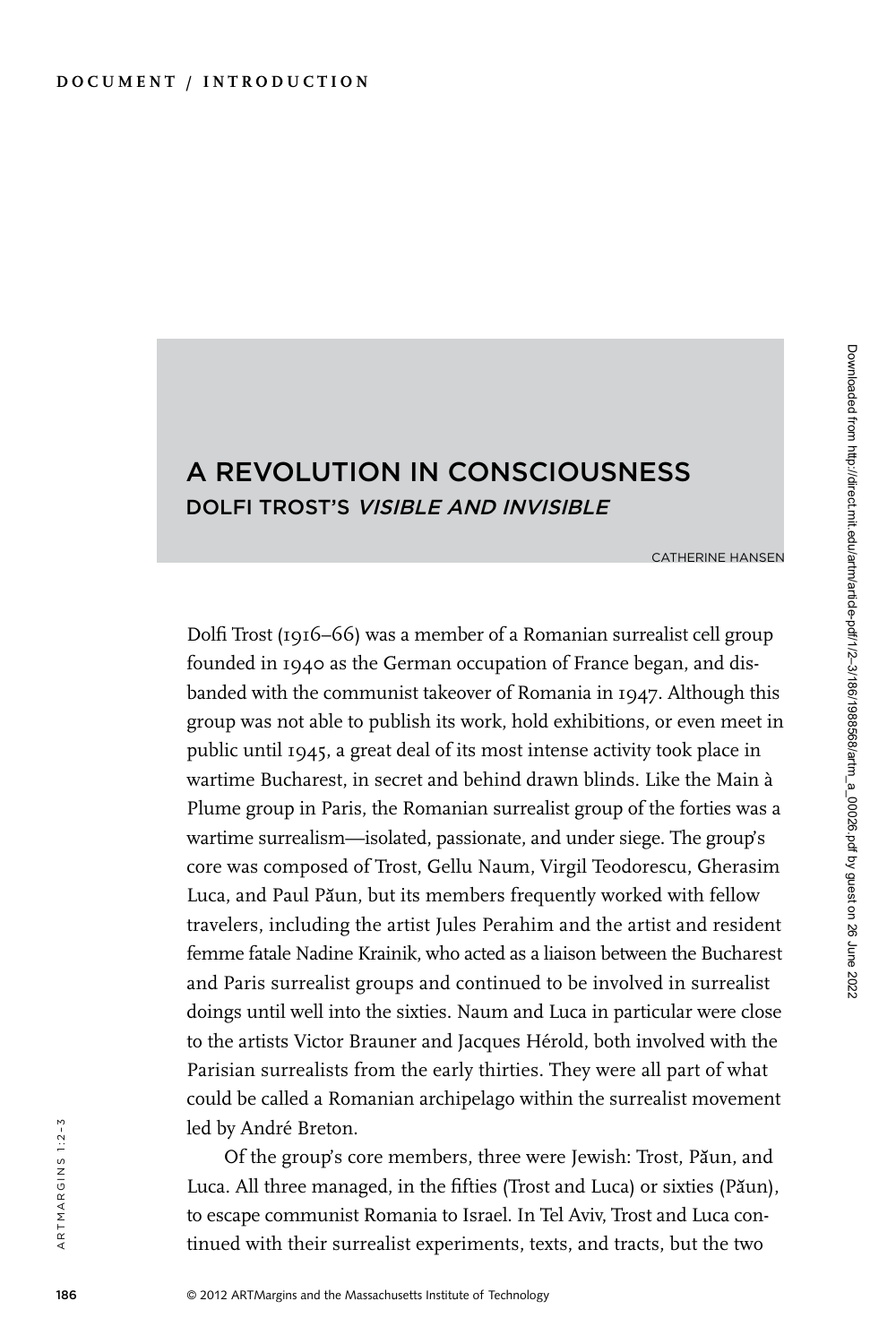began to disagree more and more in their views, and when they finally came—literally—to blows, their friendship never recovered. At some point after this falling out, Trost wrote a seventy-page handwritten letter to Breton, titled "L'âge de la rêverie." This letter, slightly revised, later formed one part of Trost's 1953 book *Visible and Invisible*, published with Eric Losfeld's Éditions Arcanes.

This book, along with two other of Trost's books, is cited in "Balance-Sheet Program for Desiring Machines," an appendix to Deleuze and Guattari's *Capitalism and Schizophrenia*. "One already finds," they write, "in Gherasim Luca and Trost, authors whose work goes strangely unrecognized, an anti-oedipal conception of dreams which strikes us as being very fine."1 In pointing out that the "manifest" content of dreams is far more important than their "latent" content, Trost

reproaches Freud . . . with having failed to recognize the dream as a machine for communication with the outside world, with having fused dreams to memories rather than to deliriums, with having constructed a theory of the compromise that robs dreams as well as symptoms of their inherent revolutionary significance.<sup>2</sup>

Trost operates a reversal in which what the dream must neutralize—by treating it symbolically—is not a troubling or taboo content arising from the unconscious, but rather regressive and repressive elements issuing from our memories of the waking world. Trost's and Luca's antioedipal texts

[bring] out an unconscious alive with revolution, straining toward a being, a non-oedipal man and woman, the "freely mechanical being," "the projection of a human group still to be discovered," whose mystery resides in its function and not in its interpretation.3

The second part of *Visible and Invisible*, in fact, begins with a dream of a special kind. Trost's account of this dream alternates with theses on the nature, functioning, and significance of dreaming, but it quickly becomes apparent that dreaming itself is not the point. The dream he relates is

Gilles Deleuze and Félix Guattari, "Balance-Sheet Program for Desiring Machines," trans. Robert Hurley, in Félix Guattari, *Chaosophy*, ed. Sylvère Lotringer (New York: Semiotext(e), 1995), 132.

<sup>2</sup> Ibid., 132.

<sup>3</sup> Ibid., 133.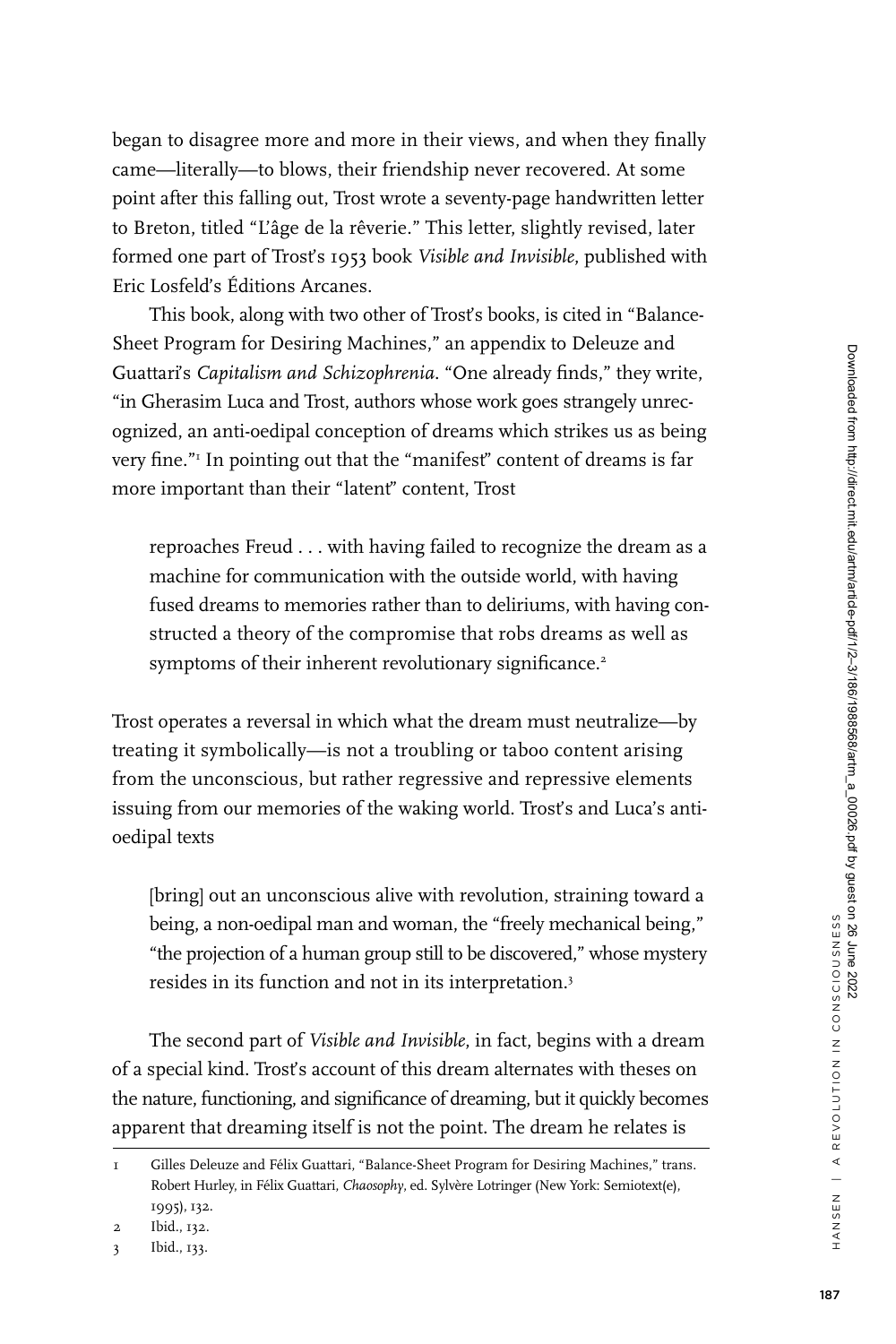important because of what it reveals and what it makes possible: an expe rience of oneself against the backdrop of the universe—the universe of galaxies and gas clouds, of black holes and of distant stars hundreds of times bigger than the sun. It puts the human being and the universe, in a sense, face-to-face. For Trost, there are two ways of being in the world, the historical and the cosmological. The function of history, as a web of human events and relations, is to draw a comforting veil over the night sky and make us forget where—and what—we really are. The dream, at least in its "cosmic" mode, reminds us.

Trost also has much to say about what Deleuze and Guattari call "deliriums," and particularly about schizophrenia, which is not to be understood in its psychiatric sense. Both dreams and madness, he writes, have the capacity to place us immediately before the "world of stars and plan ets." For Trost, the dreamer and the schizophrenic are caught up in a dialectical process in which they turn back toward and work directly upon and within the world of daylight and reality that they had hitherto aban doned. In this way they arrive at something entirely new: a luminous and revolutionary way of living, what Trost calls life-within-life. Trost's understanding of schizophrenia is in many ways similar to that of Deleuze and Guattari in *Anti-Oedipus*: "Schizophrenia is like love: there is no specifi cally schizophrenic phenomenon or entity; schizophrenia is the universe of productive or reproductive desiring machines." 4 For the anti-oedipal schizophrenic, there is no self and nonself, no inside and outside. He is connected to everything, and everything can be "take[n] into himself, as in a dream." 5

This schizophrenic, multiply-connected, and nondualistic way of being is, for Trost, allied with a certain mode of thought: a thought that "turns upon itself," taking itself for its own object. It is consciousness that is constantly aware of itself as consciousness. This self-regarding con sciousness is in turn distinct from, but linked to, the "cosmic" conscious ness made possible by the dream. Trost feels, as well, that those who have attained this form of consciousness are fundamentally, "ontologically" different from those who have not. This is the context in which his readers should understand his ideas about a new "race" of human beings: anyone might discover in himself or herself the capacity to become this

<sup>4</sup> Gilles Deleuze and Félix Guattari, *Anti-Oedipus: Capitalism and Schizophrenia*, trans. Robert Hurley, Mark Seem, and Helen R. Lane (Minneapolis: University of Minnesota Press, 1983), 5.

<sup>5</sup> Here they quote Georg Büchner's short story "Lenz." Ibid., 2.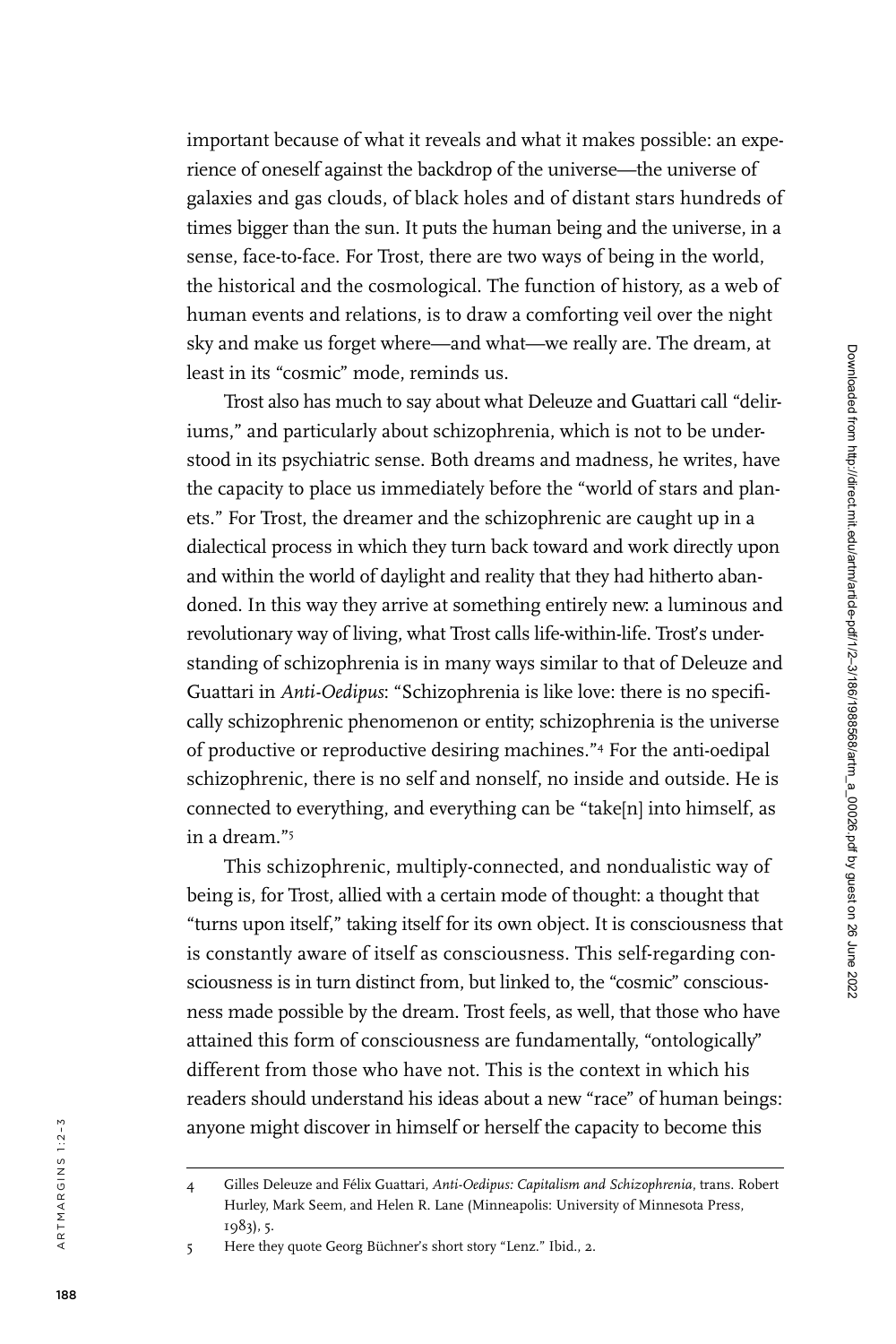new kind of being; and indeed, Trost writes, the role of any revolutionary collective should be to hasten and disseminate the necessary moment of awakening. The revolution—by which he means, simultaneously, the surrealist revolution, the liberation of the proletariat, and the freeing of human expression in all its forms from oppression of all kinds—must incorporate self-regarding consciousness and "cosmic" consciousness within its unfolding, instead of setting them aside as a kind of mystical idealism.

I have chosen to translate the title of the first section of *Visible and Invisible*, "La méthode des ombres," as "Shadow Tactics" mainly because Trost here incorporates dream, madness, and poetry (this last understood in the surrealist sense as a way of being, thinking, and creating rather than as the simple creation of poems) into a discussion of revolutionary strategy and collectivity. However, given his fascination with both astronomy and astrology, Trost might easily have been thinking of the "shadow method" that Galileo used to determine the height of lunar mountains: knowing the length of a cast shadow and the angle of the sun, the height of anything can be calculated, even on the moon. This, as Trost might have thought, is a way of using the intangible (sunlight, shadow) to measure and understand the tangible. What he calls the "invisible," then, should not be pursued for its own sake, as in occult and spiritualist traditions, but should instead act as a kind of fulcrum for thought. The "invisible" is not a world of spirits and occult forces, but instead that which permits the discovery of a perceptible but as yet inaccessible "concrete unknown"—like the lunar mountains that Galileo could not travel to touch.

*Visible and Invisible* is often difficult for a contemporary reader to approach. This is partly because its audience, whether Trost liked it or not, was a group of readers to whom a promiscuous mix of Freud, Marx, alchemy, and specifically surrealist concepts (including automatic writing and objective chance) would not be unfamiliar. It is also because Trost took a passionate amateur's approach to the theories, philosophies, and sciences that he addressed and conjoined, which often makes his essays read like works of conceptual art. A reference to René Guénon might be followed by a paragraph on nonfigurative art and then by a poetic reimagining of the Hebrew alphabet.<sup>6</sup> Since the book cannot appear here in its

<sup>6</sup> "*Mem*, the unconscious that chooses a conscious to its taste . . . *samech*, the serpent of sleep surrendering to fate . . . *tsadé*, disillusionment vanquished by the knife of poetry . . . *tau*, the power to destroy the nightmare." Dolfi Trost, *Visible et invisible* (Paris: Éditions Arcanes, 1953), 85.